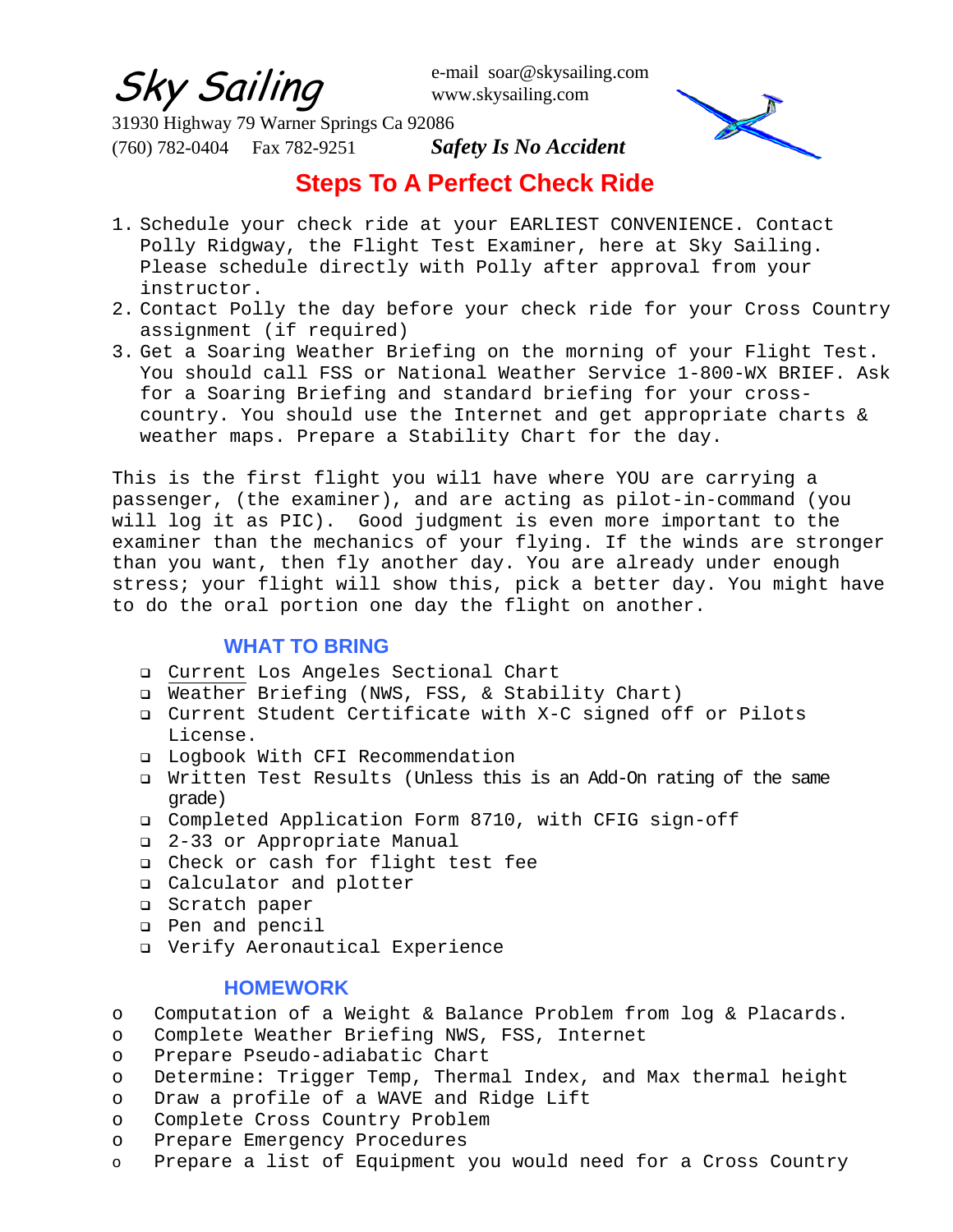# **THE ORAL**

### **CERTIFICATES, DOCUMENTS AND FAR's**

- Private Pilot Certificate, Privileges & Limitations
- Biennial Flight Review
- Required Documents in Glider (ARROW)
- Currency Requirements for carrying passengers
- 100 hour and Annual inspections for aircraft
- Maintenance as a Private Pilot
- Preventive Maintenance
- Medical Statement
- Personal pilot logbook or flight record
- FCC Station license and operator's permit
- See SSWS Handout: FAR's FOR GLIDER PILOTS

### **AERODYNAMICS**

- Straight glides, 3 forces on glider
- Turning flight, resolution of forces
- 5 Undesired Side Effects of a turn
- Relation of Undesired Turning Effects to Airspeed
- Slip vs Skid, purpose of rudder
- Spin vs Spiral Dive
- Effects of Water Ballast
- Interpreting performance curves & limitations
- Speed-to-fly
- Effects of flaps, both positive & negative
- Compute Weight and Balance. Explanations of: Over Gross? Aft CG? Forward CG? Movement of Center of Pressure vs CG
- Relation of CG to stability and performance

### **APPROACHES**

- Cross wind takeoffs, 3 phases
- Cross wind landings and pattern
- Downwind landings
- Off-field landings. Field selection and pattern
- Landing into very strong winds / x-winds
- Ground Handling in medium & strong winds

# **LOCAL PROCEDURES**

- Noise abatement rules
- Class B, Mode C Vail, minimum equipment and ground references
- Tow signals (International and Local)
- Ground handling (normal and strong winds)
- Runway length /elevation /winds /density altitude /glider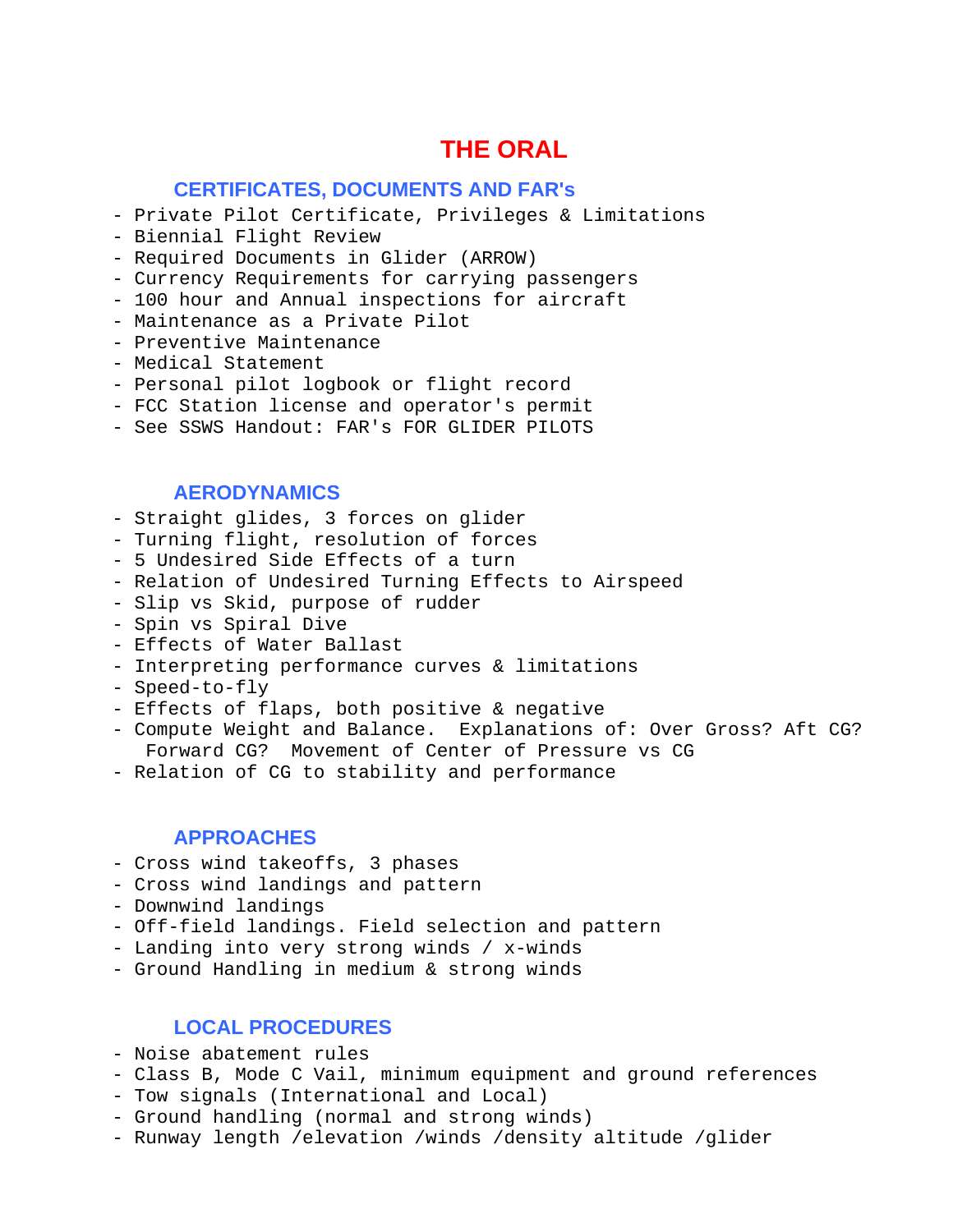# **SYSTEMS & EQUIPMENT**

- Flight manual, equipment list
- 3 Types of Oxygen Systems and Limitations, PRICE checklist, Airspeed Indicator IAS, TAS, Density Altitude, Colors, Connections, lag, INOP
- Altimeter, effect of temperature/pressure variations. Lag, Connections, INOP., Indicated, True, Absolute, Pressure, and Density Altitudes
- Variometers: Mechanical, Electrical, Total energy and Netto Compensation. Connections, and Lag
- Magnetic compass: Variation, Deviation, Turning Errors. ANDS
- Gyroscopic instruments
- Electrical system
- Landing gear
- Avionics
- Yaw string
- Inclinometer
- Glider Assembly & Disassembly
- Parachutes: Landing, Repacking, Care, Requirements
- Equipment essential for: High altitude, long distances, varying terrain, and in changing climatic conditions.

# **WEATHER AND LIFT**

- Reports & Forecasts (winds aloft, area & terminal)
- Weather charts (surface analysis, weather depiction, radar summary, significant weather prognostics, winds and temperatures aloft, stability and freezing charts)
- Pilot weather reports
- SIGMET's and AIRMET's
- Notices to Airmen
- Wind-shear reports
- Pressure and Temperature lapse rates
- Atmospheric instability
- Prepare a pseudo-adiabatic chart
- Stability
- Thermal production
- Cloud formation and identification
- Frontal Weather (warm front vs cold front characteristics)
- Thunderstorms (formation & hazards)
- Advantages and Cautions of Mountain Soaring
- From weather briefing predict the possibility of ridge, thermal & wave at Warner Springs Airport
- Ridge, Thermal and Wave Flying Techniques. Including knowledge of ridge rules and draw an accurate profile of Ridge & Wave.
- Risks associated with each type of lift
- Dolphin flying, 270° correction, thermal centering, 8's on ridge, holding position in wave - Go - No Go decision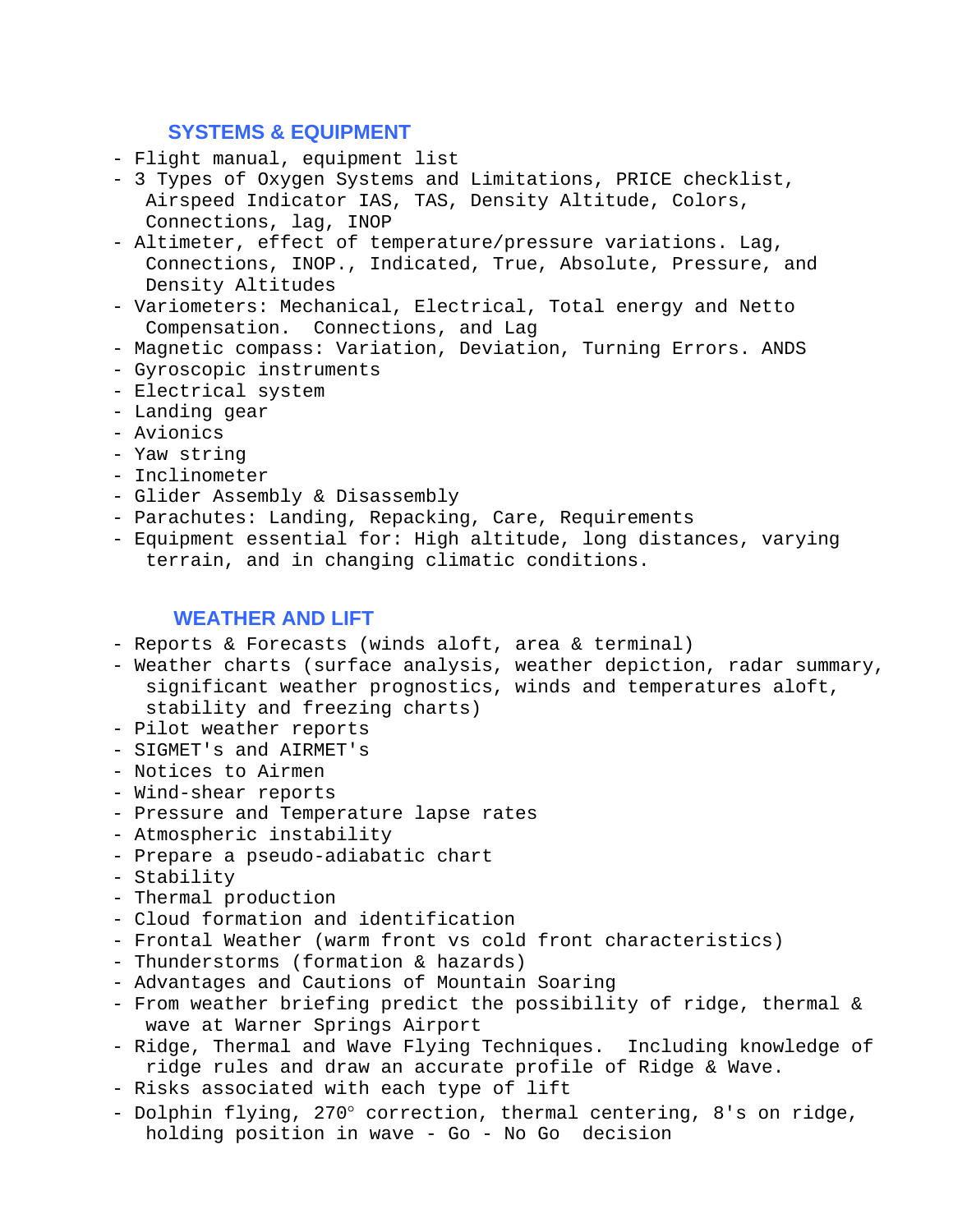### **CROSS COUNTRY**

- Pilotage (true course, magnetic course, distance, course line, prominent checkpoints)
- Current charts: Class B, Sectional, WAC
- Route of Flight for likely lift Alternate airports & available landing areas
- Go, No-Go circles (to assure airport landing) with minimum return altitudes clearly marked [5 & 10 mi circles]
- Flight profile on graph paper. Effects of Wind
- List of Equipment
- Assembly and Disassembly
- Water Ballast
- Crossing Ridges
- McCready Speed Ring

### **AIRSPACE**

- Class A High Altitude area (wave window)
- Class B Minimum equipment, pilot license requirements, verbal contact
- Class C Minimum equipment, pilot license requirements, verbal contact
- Class D Minimum equipment. Air Traffic Control, verbal contact
- Class E VFR minimums, cloud clearance
- Class F Not used in the United States
- Class G VFR minimums, cloud clearance
- TRSA: Minimum equipment and requirements
- Special Use Airspace: MOA, Restricted, Prohibited, Warning, Alert, MTR's
- Details on Aeronautical Charts (Airport information. Airport classification, landmarks, obstructions, radio aids, misc.)

# **PHYSIOLOGICAL**

- Hypoxia Hyperventilation
- Middle ear and sinus problems
- Spatial disorientation
- Motion sickness Dehydration
- Carbon monoxide poisoning Smoking
- Over the counter drugs Drugs / Alcohol
- Exhaustion
- Scuba Diving
- Personal GO/NO GO decision
- Personal attitude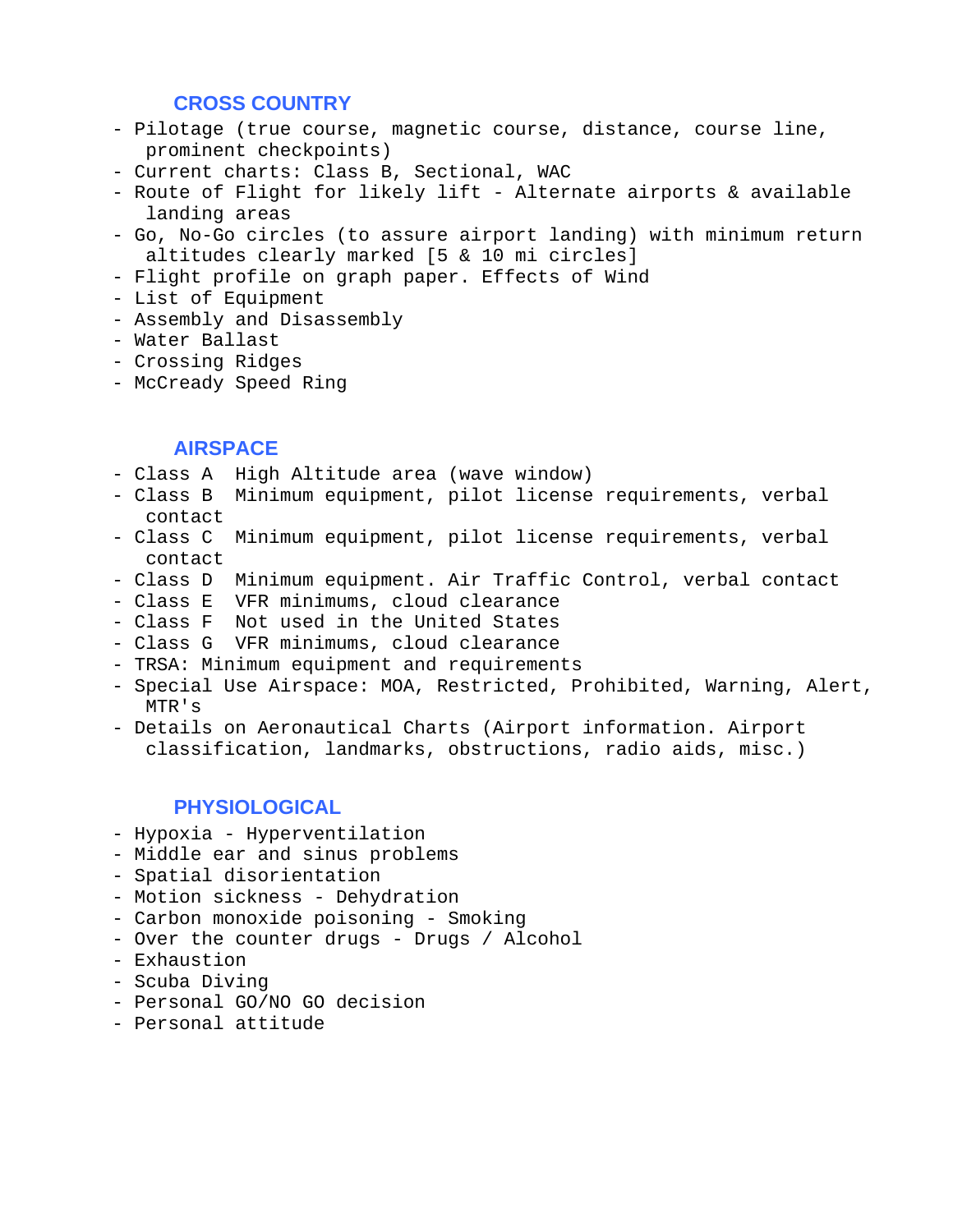# **FLIGHT TEST MANEUVERS**

# **FOR PRIVATE AND COMMERCIAL**

- Normal or Crosswind Take off
- Maintain Tow Positions
- Box the Wake, and up/down through prop wash
- Recovery from slack line Determining winds aloft
- Tow to a goal (Altitude over point)
- Abnormal Aerotow Occurrences (rock off at any altitude)
- Imminent stall straight and in turns to the left and right (perhaps with spoilers and remain in the turn after recovery)
- Calibrate your ASI
- Clearing turns followed by full stall straight, turning stalls left & right
- Maneuvering at Minimum Controllable Airspeed straight, turns 90° left & right
- Hold constant speed and cycle spoilers (open & closed)
- Turns to headings
- Minimum Sink Airspeed
- Speed to Fly
- Steep 720 degree turns (45° bank) left & right
- Traffic Pattern
- Normal or Crosswind Landing
- Slip on Final Approach
- Land beyond a predetermined spot and stop with the nose within but not beyond 200 feet of a mark.

## **ADDITIONAL FOR COMMERCIAL**

- Steep Spirals
- Steep 720° turns (60° bank) left & right
- Recovery from unusual attitudes
- Best Glide Airspeed
- Simulated Off Airport Landing
- Downwind Landing
- Land beyond a predetermined spot and stop with the nose within but not beyond 100 feet of a mark

#### **NOTES:**

 1) The examiner must test your ability to deal with an aerotow emergency. Normally, you will simulate a rope break at low altitude, but if conditions do not allow this (heavy traffic, strong wind, etc.) watch for the tug to give you an emergency rock off signal at any altitude.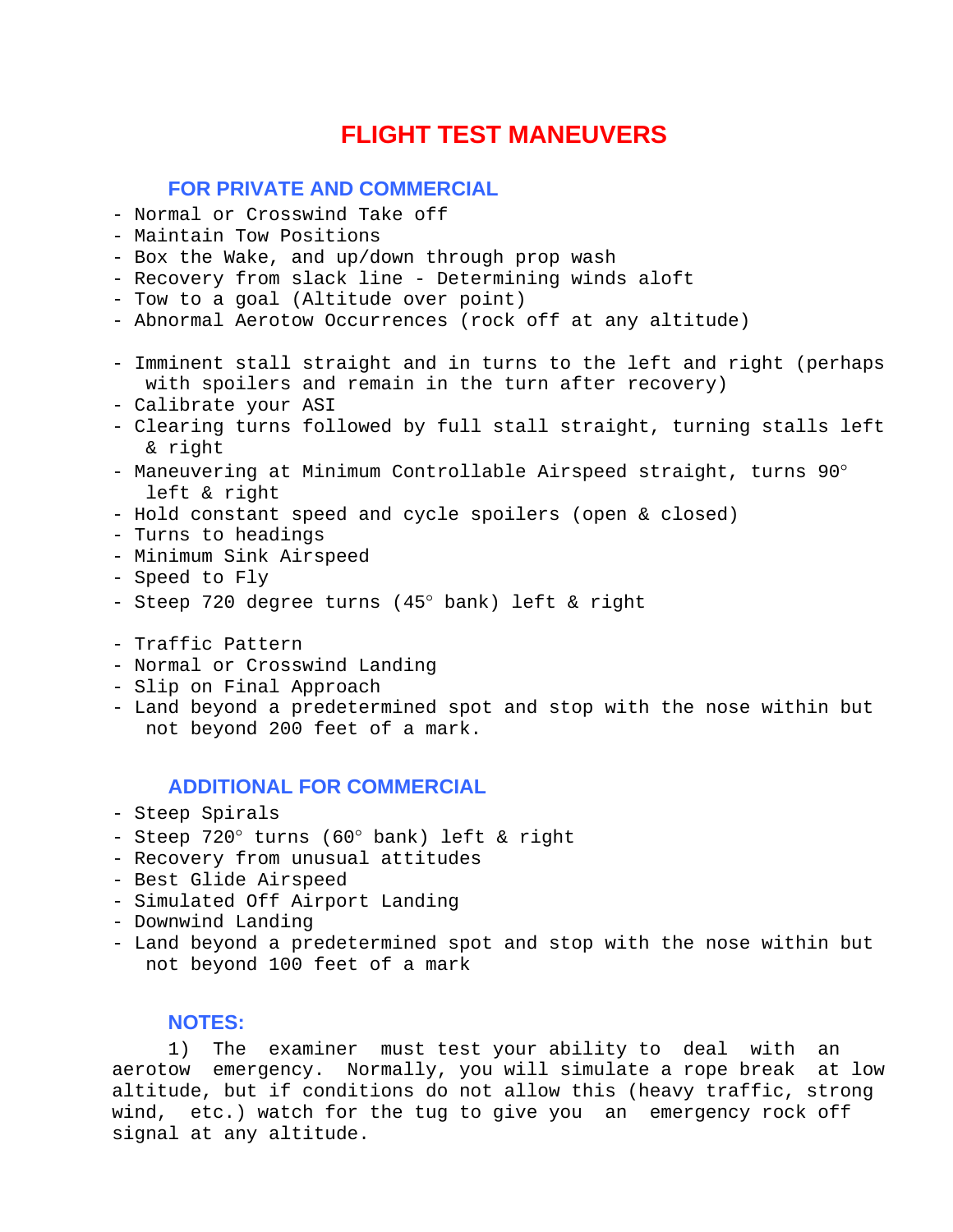2) You may be asked to recover your imminent turning stalls as you would when thermaling, to a turn. Keep the bank constant and coordinated as you approach the buffet.

 3) Slow flight or MCA, should be slow enough that 20° of bank will cause a buffet. However, at MCA you need to slightly increase your airspeed in a turn and return it when level. One technique is to allow the wing to touch the horizon and no more - Remember overbanking tendency is stronger in slow flight. WHY??

 4) Most applicants have difficulty with full turning stalls. The 2-33 lacks enough elevator authority to give a crisp break from a turning stall if the bank is greater than 15 ° and the glider is being flown dual (forward e.g.). You must not allow the bank to steepen as the glider is being slowed to a stall. Remember, overbanking tendency intensifies as the speed decreases because the relative speed difference between the wings increases as the turning radius decreases. Increasing opposite aileron is necessary to hold bank constant!

 5) For Steep turns, begin at proper entry speed with glider trimmed. Roll smoothly to 45° or 60° bank and hold pitch. Then, remember AIRSPEED IS BEST CONTROLLED WITH BANK. If you're a little fast take off a few degrees of bank and vice versa. What is the proper entry speed? To simulate thermaling, we will fly at minimum sink speed. Recall that minimum sink increases 40% in a 60° bank turn just as stalling speed does. Level flight minimum sink is 42 and 42 + 40% (42) = 60 approximately. Use 60 MPH for your steep 60° bank turns, 50 mph for 45° bank. You must adjust ALL speeds for the instrument error.

 6) One final note, plan a normal pattern; even though a slip is required on final. A gentle (non-altitude intensive) slip is fine. If you plan high, you will probably be *very* high.

 7) The hardest part of the flight and oral test (Practical Flight Test Standards) is not letting your nervousness win out. You feel like you are under intense pressure, but you must RELAX and learn! You will miss a few answers that you know and your flight will be one of your worst! If you are safe during all this - You will be a safe pilot. Remember: a pilot flies by attitude - Yours and the nose of the aircraft. Plan safety & you will be... Do not fly if you would not be comfortable to take your Mom as a passenger, ie use good Judgment. Do not be swayed by your own desire to finish your license. It has taken a long time to get here, a few days one way or the other will make no difference!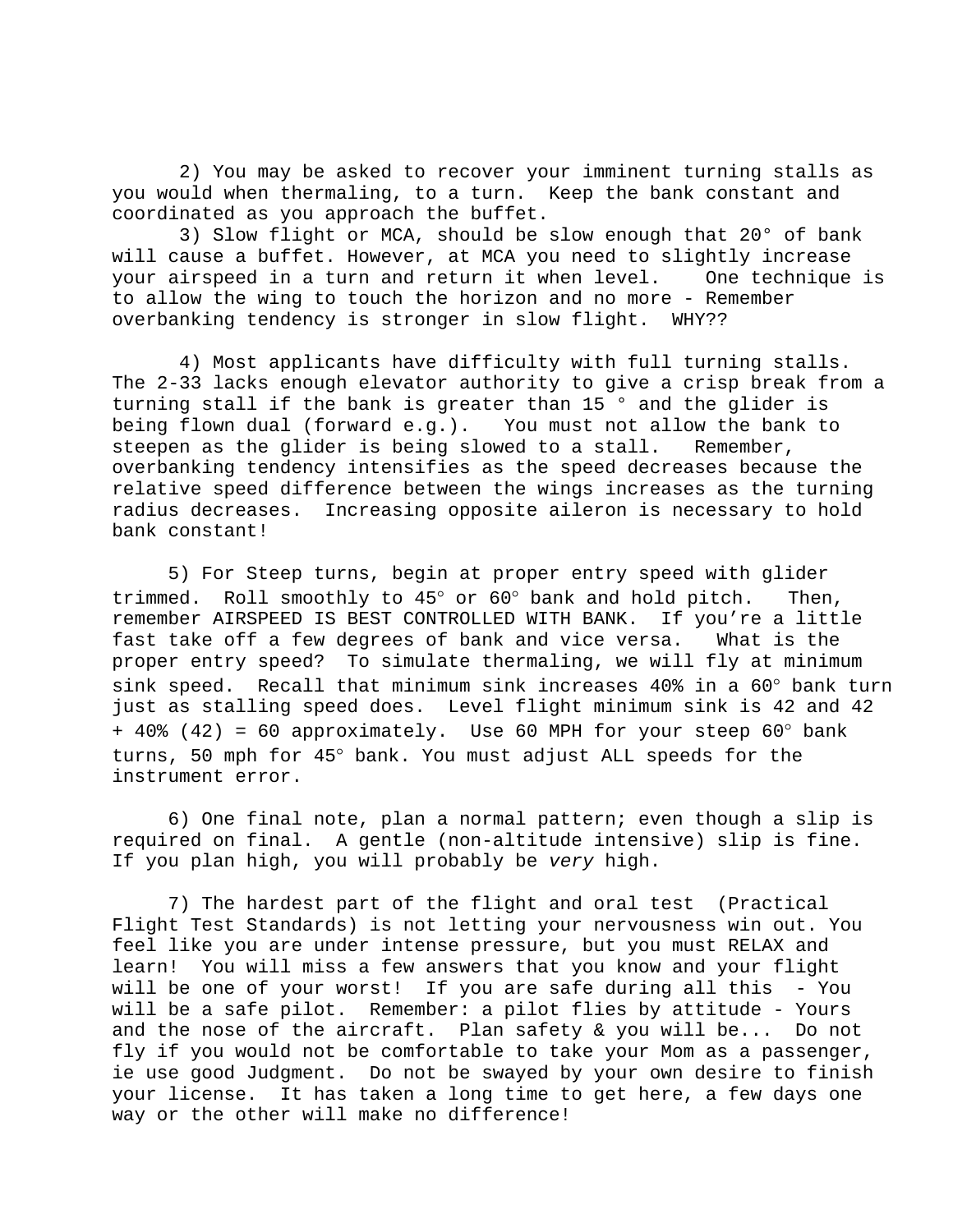# **GENERAL GUIDELINES FOR YOUR FLIGHT TEST**

### **MAKE A COMPLETE AND THOROUGH PREFLIGHT INSPECTION**

- Check for ALL required documents
- Compute gross weight and CG location from weight & balance documents of glider to be used. And check placarded weights
- Check currency of 100 hour and Annual inspections from logbooks.
- Be aware of aircraft's weak points, ie. for a 2-33 the aileron hinges may not have more than 1/4 in crack without a stop drill hole. How many springs are needed in the spoilers? How many are required to fly?
- Inspect the sailplane as though your life depends upon it!
- Make a positive control check.
- Brief passenger (examiner) on seat belts and any special instructions ie help watch for traffic, release handle, etc.
- Check the tow rope

## **USE GOOD GROUND HANDLING PROCEDURES**

- Keep the downwind wing low when moving the glider. If you have an assistant, have them hold the upwind wing low. Always get an assistant if the winds are strong or gusty. Consider the day for the departure point (wind, tow plane, density altitude, and sailplane)
- Don't skid the tailwheel sideways if it doesn't swivel
- Put the glider away by pulling from the inboard leading edge of the downwind horizontal stabilizer
- Think that the wings are constantly growing. Therefore, you must check both tips constantly

# **CONSIDER THE WIND CONDITIONS**

- From the windsock, your forecast winds aloft data and the electronic indicator in the office consider the effect of the wind on your entire flight prior to takeoff. This would include takeoff, emergency procedures, practice area, relative glide angles in various directions, entry, downwind, base, final and selection of your aim point and roll-out.

## **CALL CHECK-LISTS OUT LOUD**

- Be sure to consider emergencies prior to takeoff
- Call out 100' and 200' (tap next to the altimeter NOT on the glass) during launch and note alternate fields to be used in the event of a rope break.

## **BE READY TO GO WHEN THE TOWPLANE IS READY TO GO**

- Don't let this compromise your checklist
- Ask the rear seat occupant, "Are you ready for takeoff?"